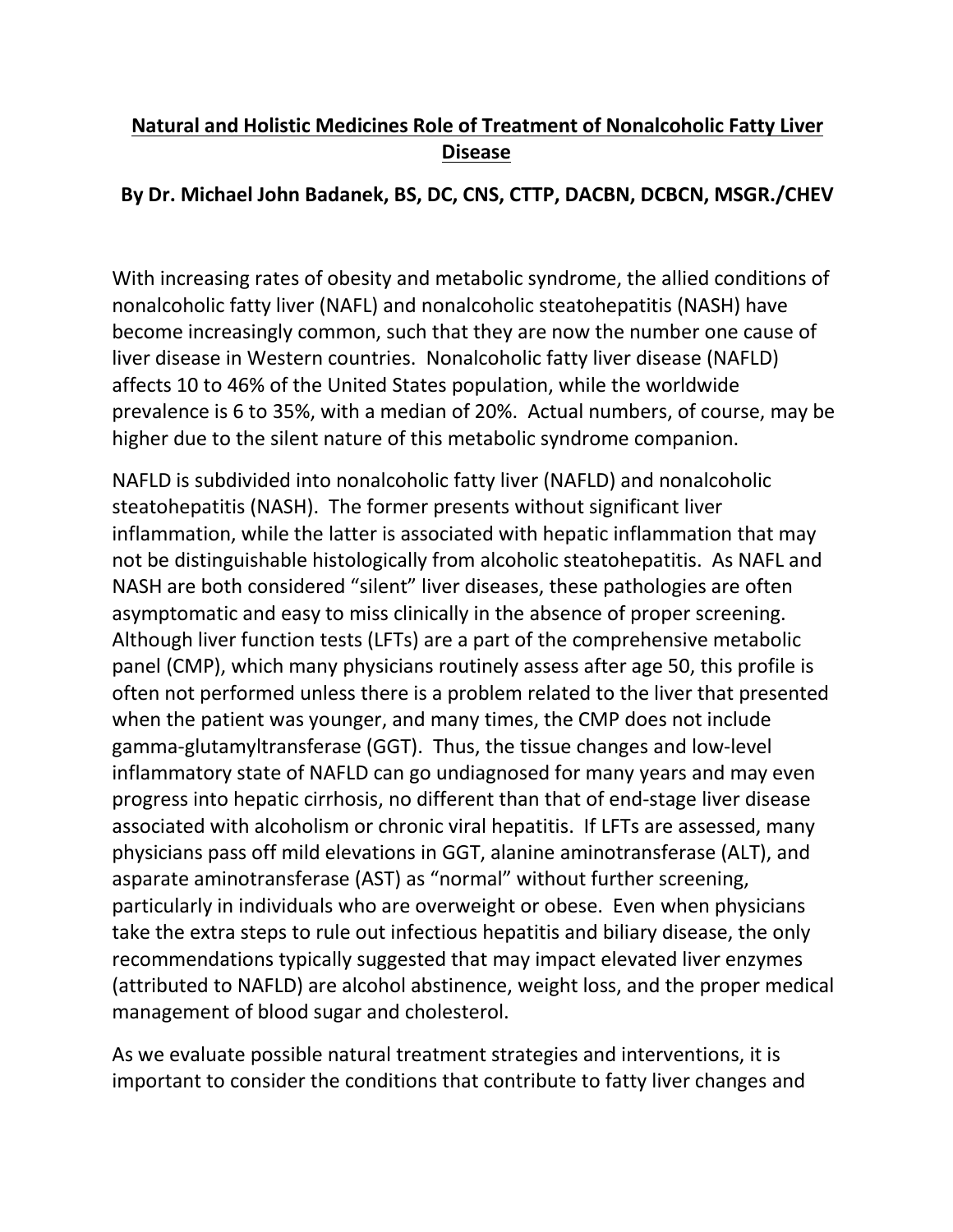hepatic inflammation. It is well understood that a prolonged state of immune=led defenses contributes to oxidative stress, inflammation, and eventual hepatocellular damage and injury, but what are the factors that exacerbate this?

## **Gut-Liver Connection?**

An overlap between digestive system disease and hepatic inflammation (Fig8re1) has been well documented. **In embryological terms, the gut and the liver are intrinsically linked, with the liver budding directly from the foregut during development.** Increasing evidence shows that the gut and liver have multiple levels of associated interdependence, and disturbance of the gut-liver axis has been implicated in several conditions linked to obesity, including NAFLD.

Liver enzyme elevation and fatty liverchanges are commonly seen in gastrointestinal conditions such as small intestinal bacterial overgrowth (SIBO), celiac disease, and inflammatory bowel disease (IBD), even in the absence of autoimmune liver or biliary disease. A recent meta=analysis also found that patients with gastroesophageal reflux disease were at a significantly increased risk of developing NAFLD (pooled odds ratio of 2.07). It doesn't stop there; an association has also been shown with Helicobacter pylori infection.

One common denominator among these conditions is the integrity, or lack thereof of the gut mucosal barrier. **"Leaky gut"**, the common term for increased intestinal permeability, has been demonstrated in each of these conditions, and it has not been a stretch for hepatologists and gastroenterologists to connect this common underpinning with NAFLD . With the compromised intestinal barrier that is hallmark to leaky gut, bacterial-derived endotoxin, also known as **lipopolysaccharide (LPS**) is able to pass into circulation and trigger a defensive inflammatory response.

In addition to alternations in the gut microbiome such as SIBO or H.pylori infection, a high-fat diet (HFD) has been shown to contribute to increased intestinal permeability and related endotoxemia. Endotoxemia contributes to intrahepatic cholestasis and related hepatocyte inflammation and damage. However, much like the gut-brain axis where there is communication in both directions, the cholestasis related to endotoxemia can further contribute to an altered balance of gastrointestinal flora and diminished motility.

## **Dr. Badanek has been and currently is 38 years into active/private practice in the Ocala/Marion County, Florida region. Dr. Badanek practices Natural/Holistic**